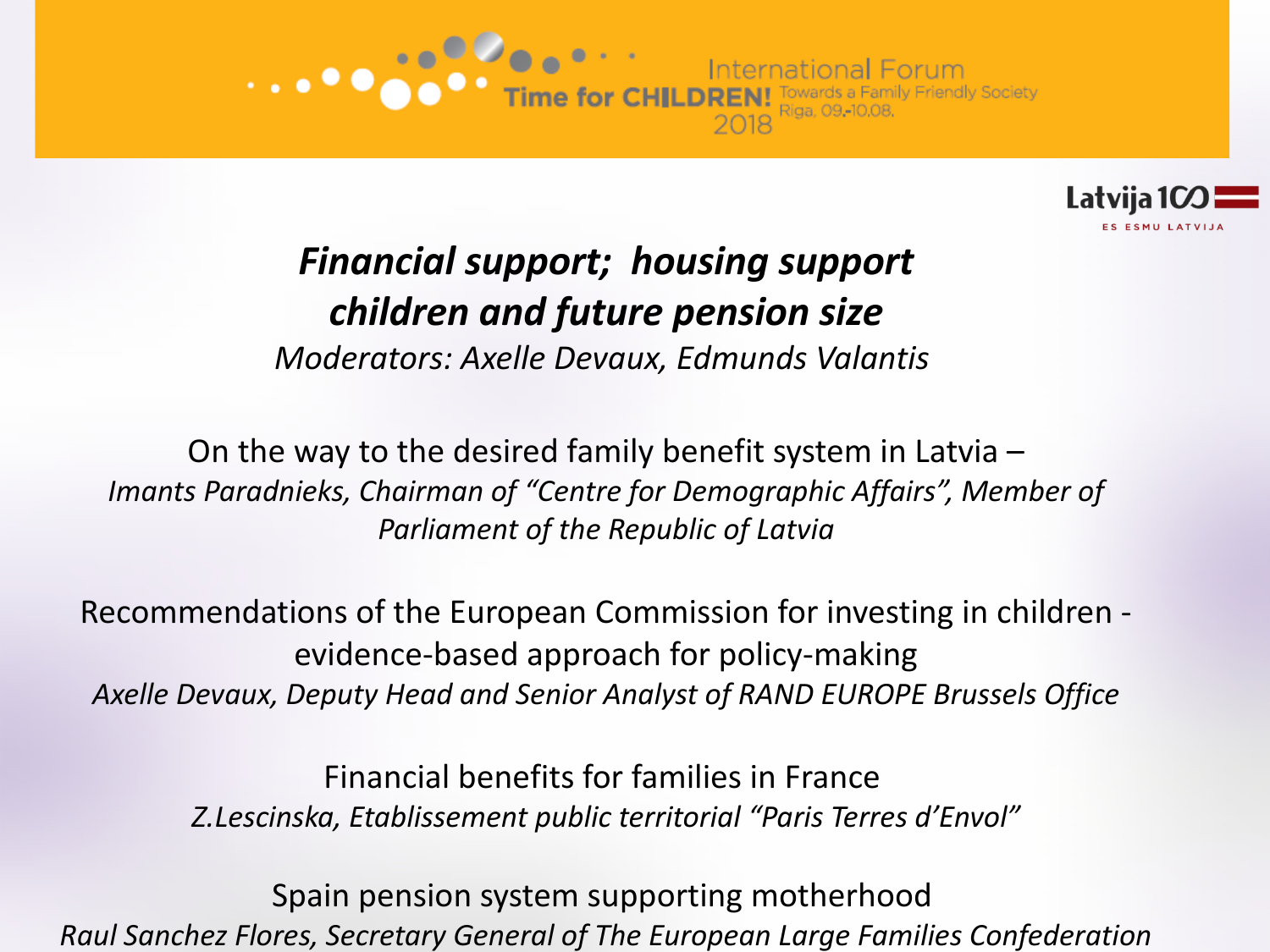



# *Financial support, housing support children and future pension size*

**Pension initiatives to link pensions to child tax payments in Latvia**  *Jana Muizniece, Deputy State Secretary, Ministry of Welfare of Latvia* **Housing guarantee program for families with children ALTUM**  *Edmunds Valantis, Deputy State Secretary, Ministry of Economics of Latvia* **Family housing subsidy in Hungary**  *Katalin Kardosne Gyurko, President of national Association of Large Families in Hungary*  **"3+ loyalty cards"** 

*Joanna Krupska, the president of Union of Big Families "Three Plus"*

#### **"Honorary Family Card" in Latvia and its perspectives**

**Project of European Large Family Card** 

*Raul Sanchez Flores, Secretary General of ELFAC.*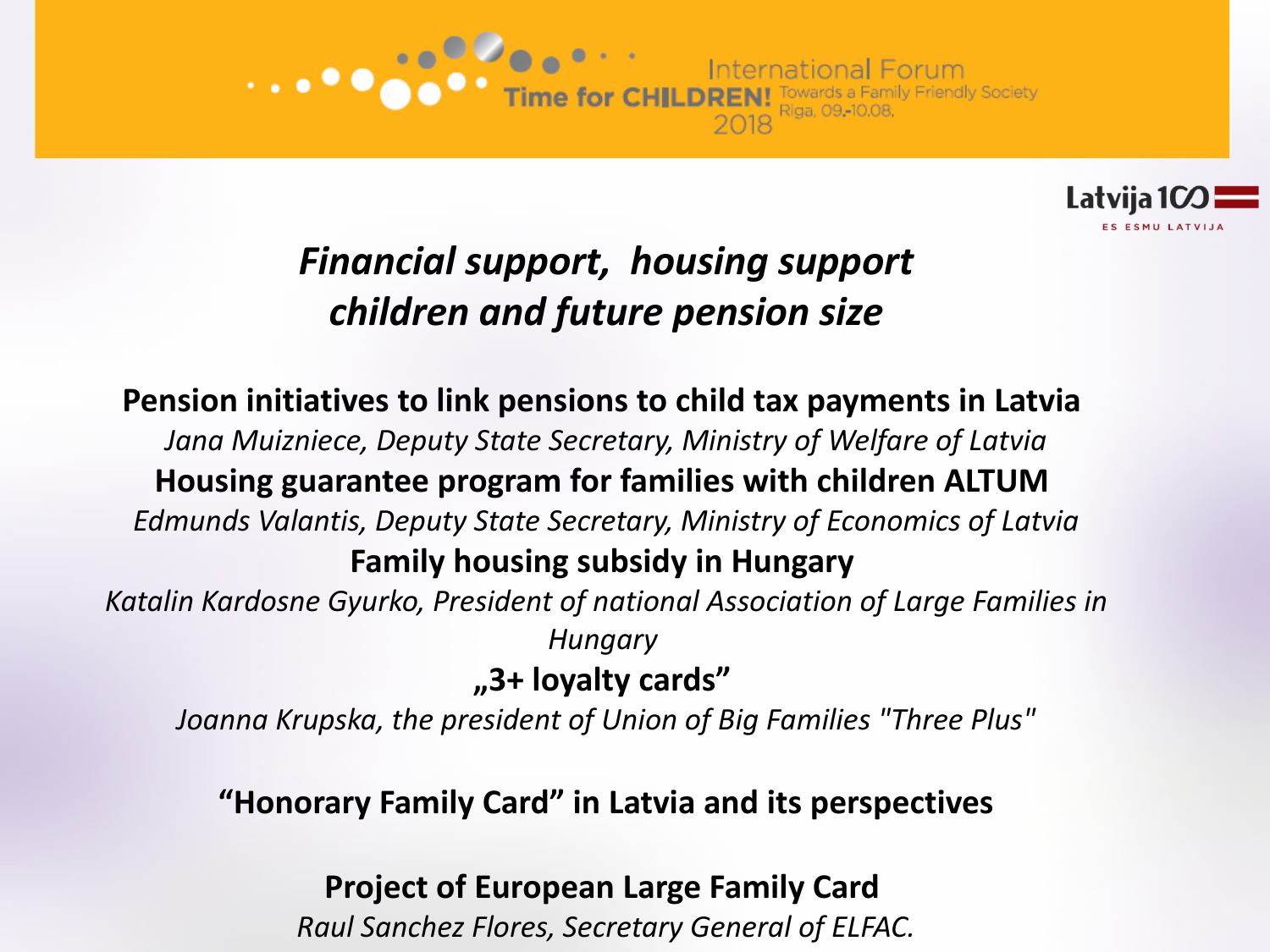### **Financial support**

 $\cdot$  Provide financial support system closer to the childbirth and pregnancy

Time for CHILDREN! Towards a Family Friendl<br>Time for CHILDREN! Towards a Family Friendl

**Friendly Society** 

Latvija 10

**ES ESMU LATVIJ** 

- Provide childbirth bonus  $-$  paid by the state, the municipality and the employer (as non-taxable income)
	- Provide fixed Childcare benefit for one parent regardless of employment in amount of a double minimum income level (MIL) as a minimum for parent.
		- Provide additional Parental benefit  $-$  based on the employment and the average social insurance contributions made by the parent, which substitute previous earnings, meanwhile the payout period should motivate to stay or return to the labour market)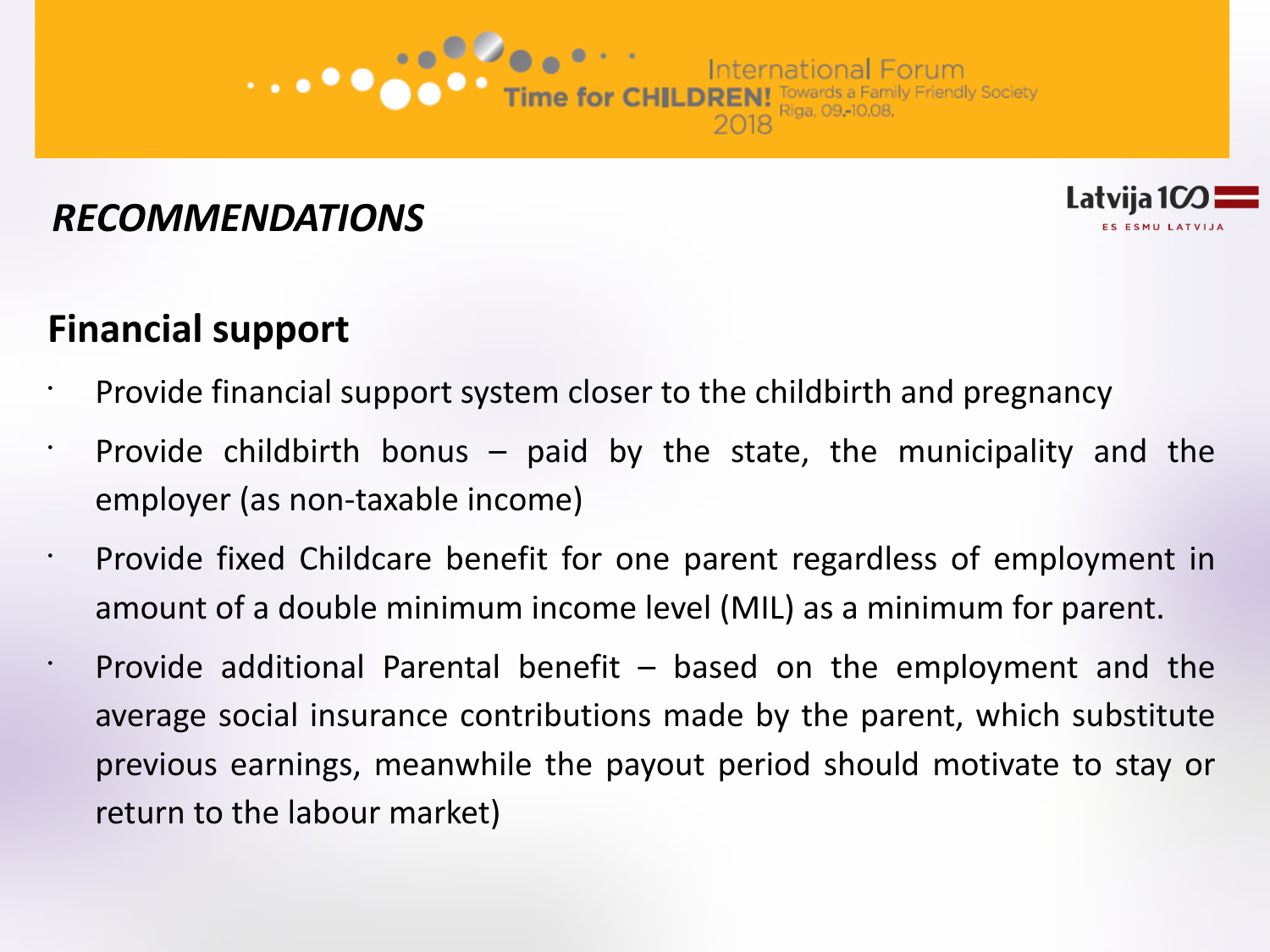



### **Financial support**

•

- Provide state contributions to the pension capital from the full parental benefit for the person who is on parental leave
	- Increase the amount of parental benefit in the case of twin births
	- Provide family allowance after the child has reached the age of X years until age of 18 or the graduation of a secondary educational program whichever is later

• Provide increase of family allowance for the second and third child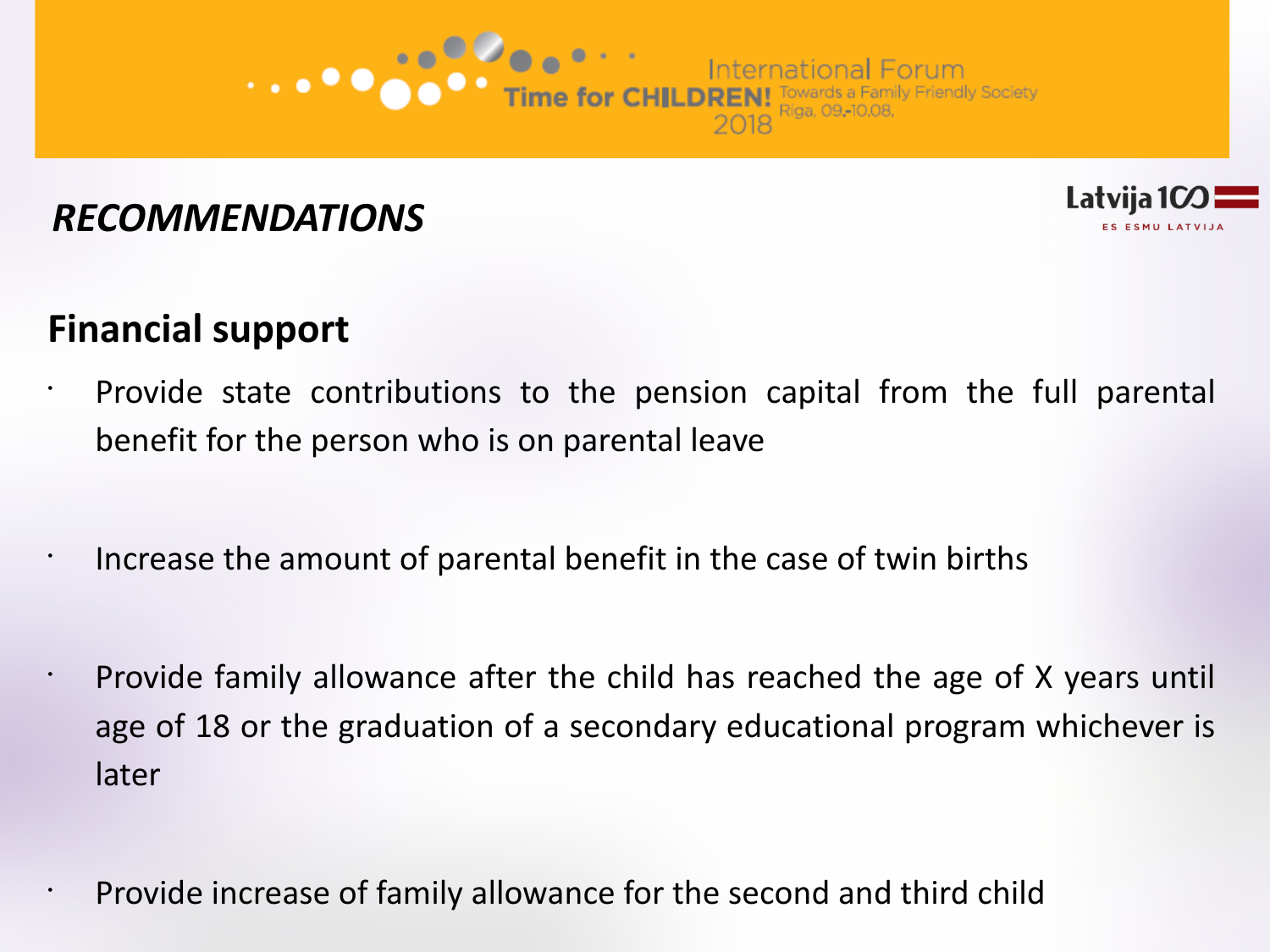



#### **Financial support**

- Provide f**amily tax benefits,** non-taxable income for each dependent child
- expenses spent on child's health care and interest education
- credit interests paid for obtaining the only property for large families
- the non-working spouse who is caring for a child under 3 years of age; or caring for three children, of which at least one is at pre-school age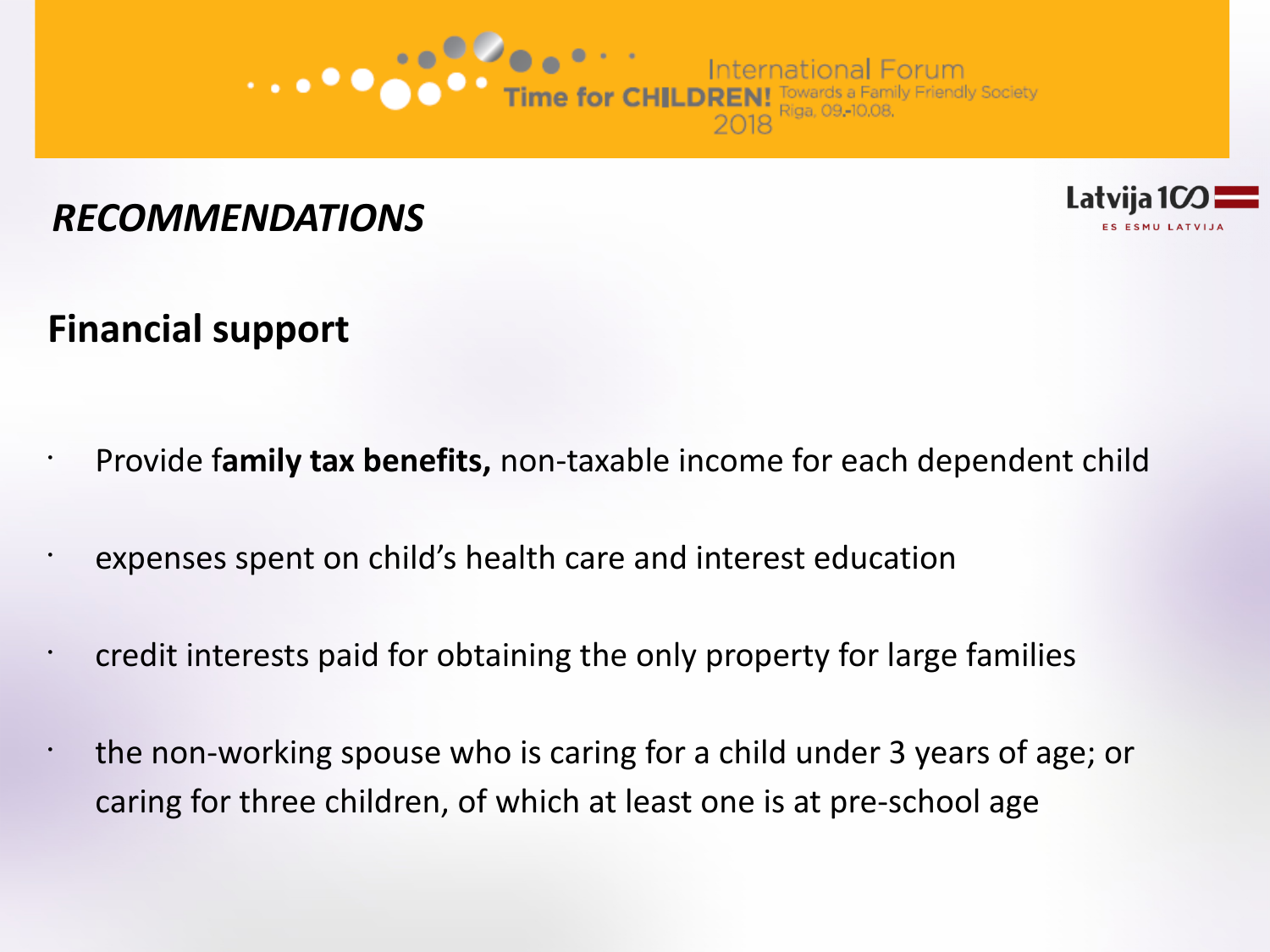



# **THE RETIREMENT AGE AND PENSION SIZE OF PARENTS WHO HAVE RAISED CHILDREN**

- Provided earlier retirement depending on a number of the raised children in conjunction with a compensatory state contribution to the parent's pension capital
- The increase of a state pension size depending on (social insurance) contributions of the parent's children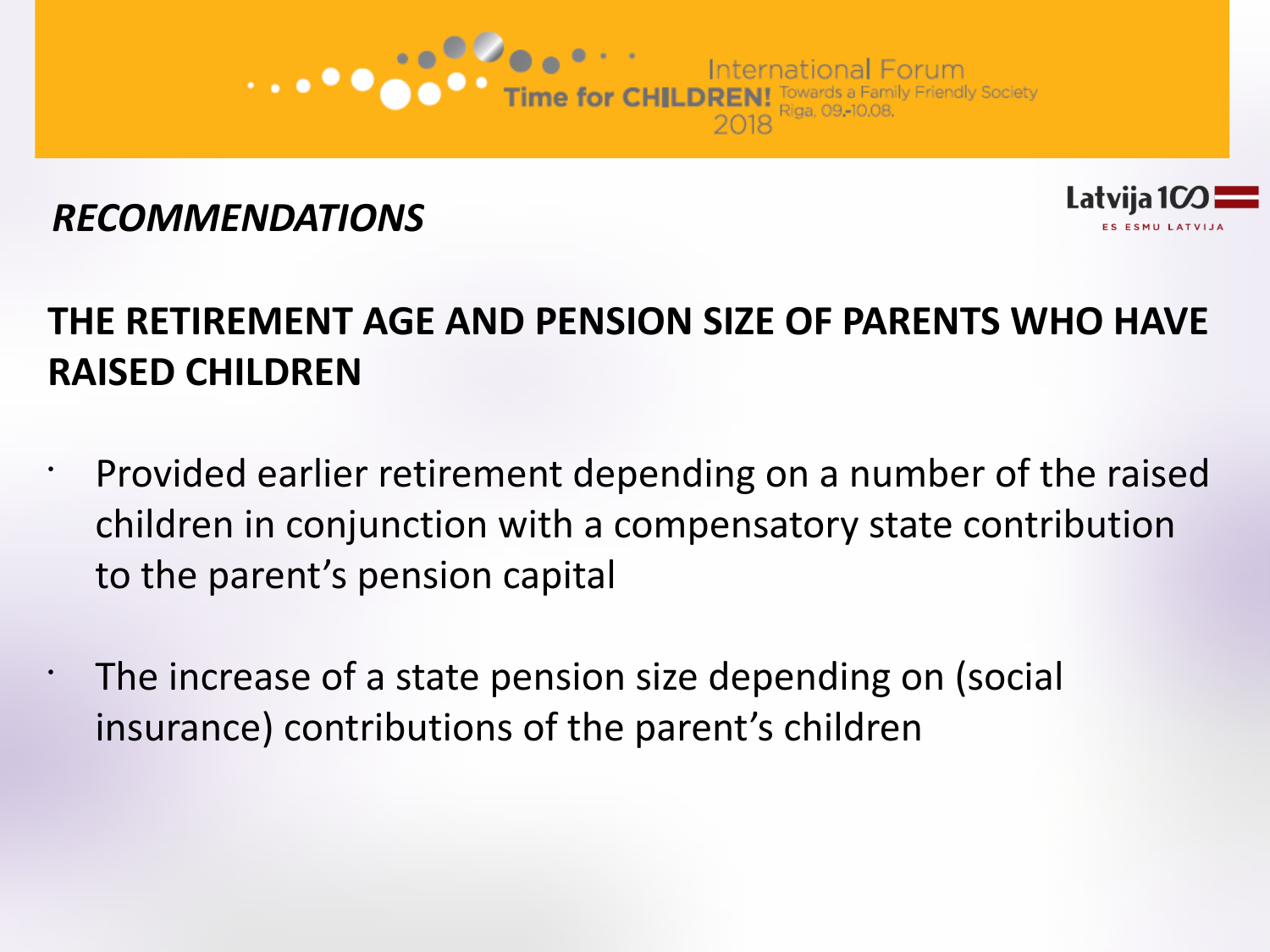



# **SAFETY NETS FOR FAMILIES IN CRISIS SITUATIONS**

- Provide paid childcare leave due to the child's sickness choice for both parents and grandparents
- Provide child pension due to the loss of the parent
- In case of disability of a child / disability of a parent/a carer - a supplement to Family Allowance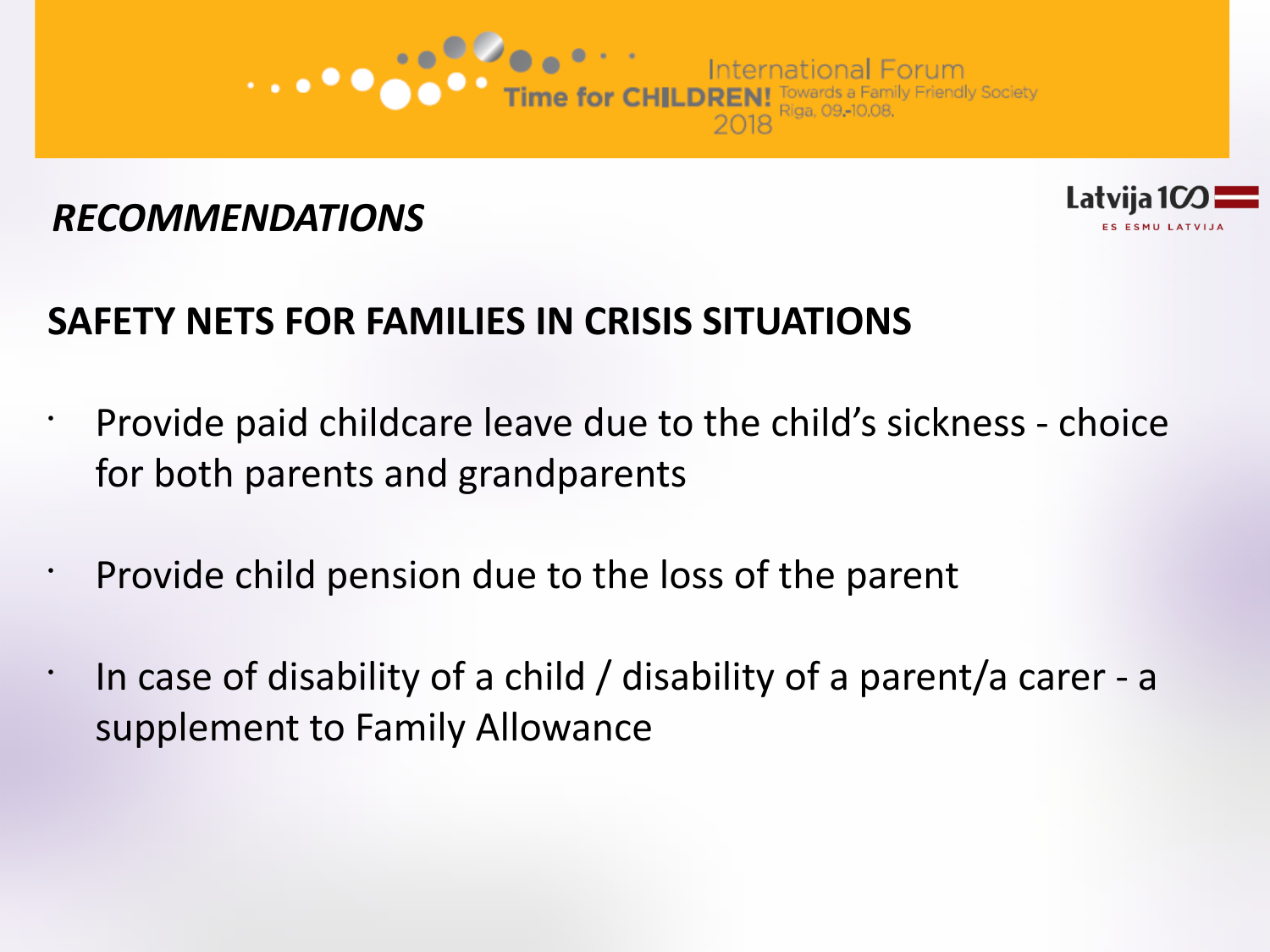

- Provide subsidy for families with children to build or buy housing, with option to grade-up with family growth
- Provide state guarantees for mortgage loans taken by families with children. Increased guarantees depending on a number of children
	- Provide more subsidies for residential housing in suburbs.
	- Promote availability of housing rental fund for families with children



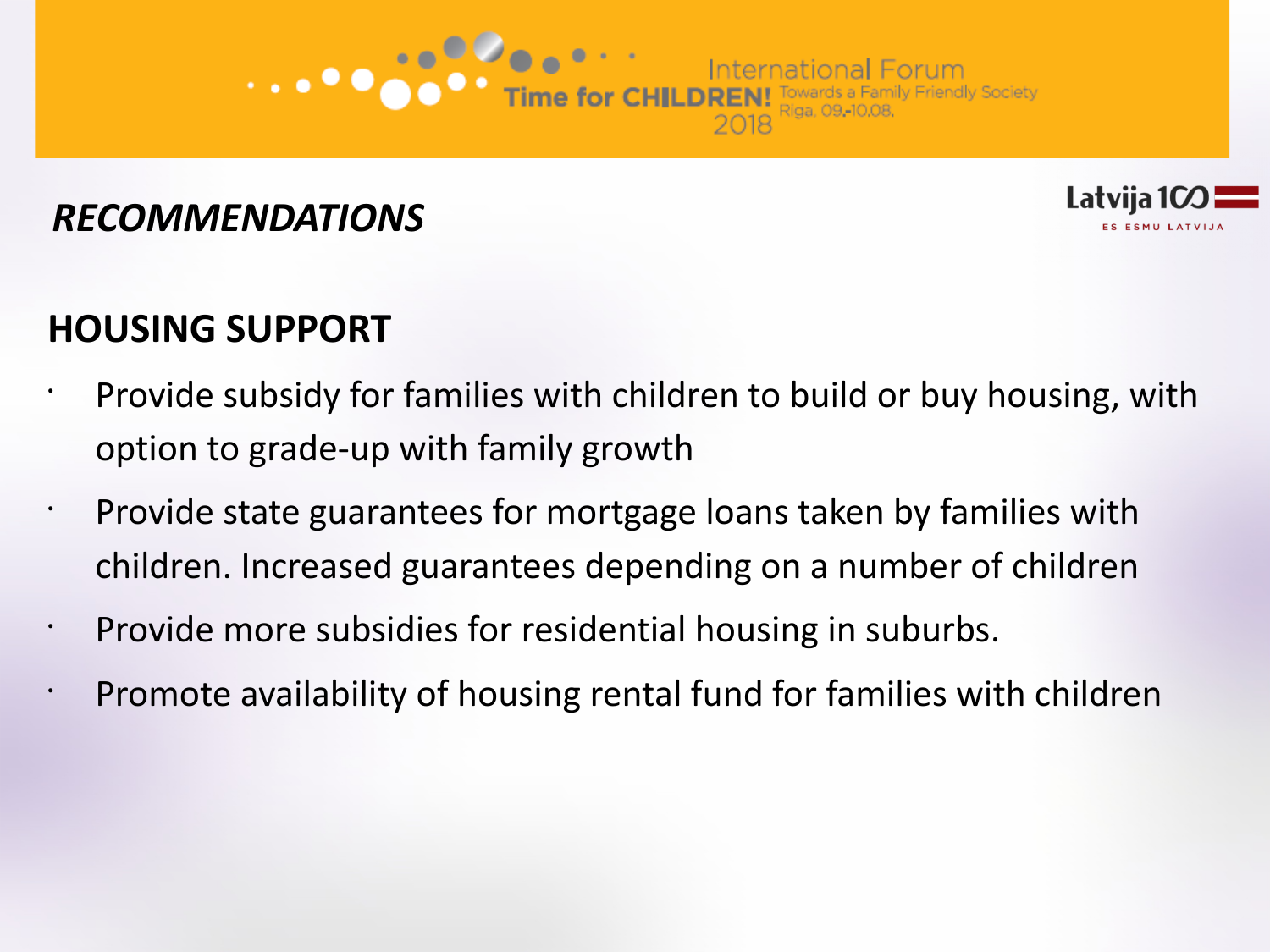



# **SUPPORT FOR STUDENTS OF YOUNG PARENTS AND CHILDREN FROM LARGE FAMILIES**

- Provide state guarantees for stipendium/study loans
- $\cdot$  Provide state subsidy to cover the parents study loans for each child born during the whole repayment period of the loan
- Provide scholarships for children from large families fulfilling certain quality criteria
- Provide scholarships for young parents for part-time and evening study programs.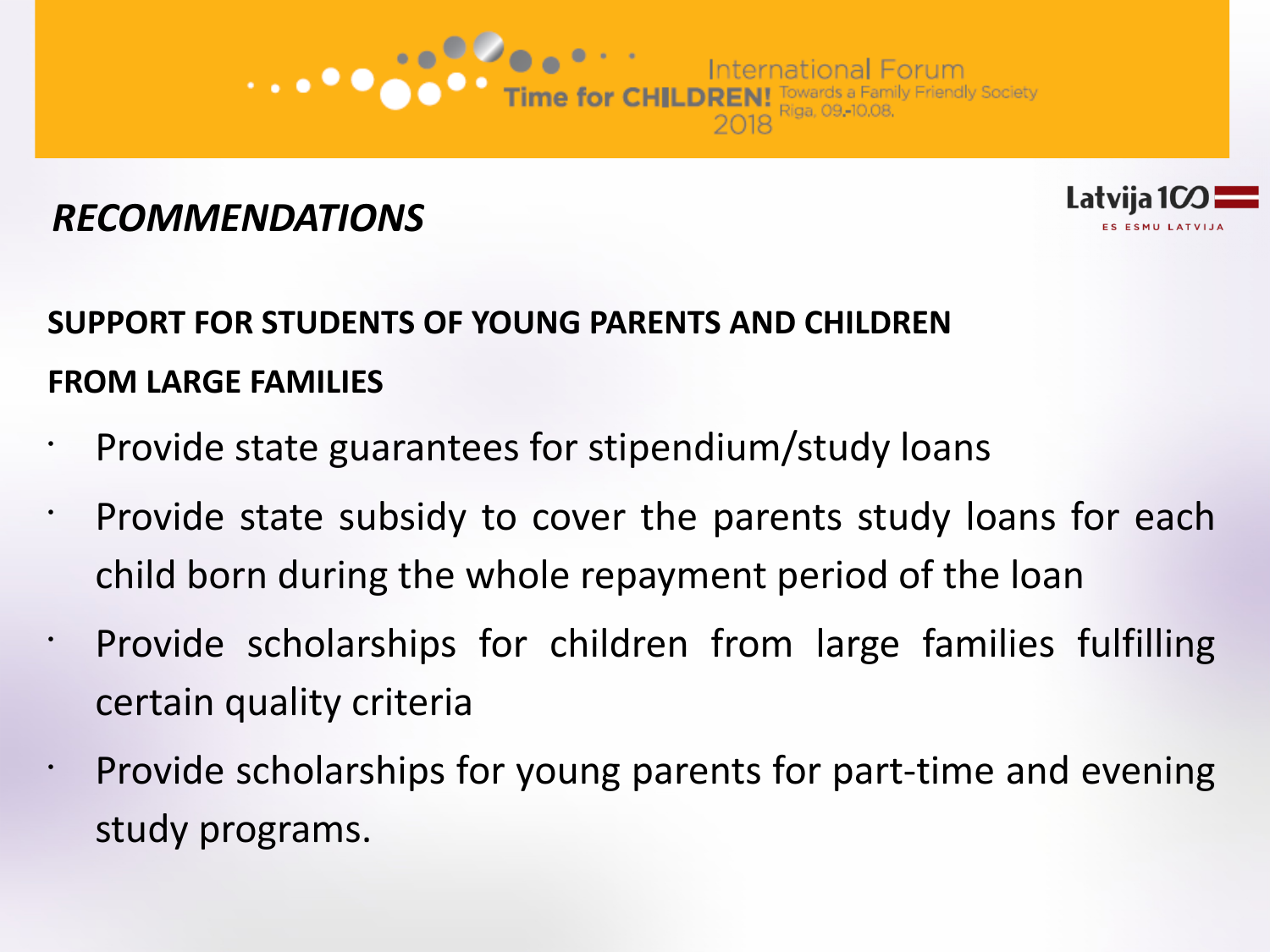# **Third Child Policy**

• Provide state grants for the third or the next child which can be used to pay for a housing acquisition or higher education tuition fees

Latvija

- $\cdot$  Provide permanent discounts for public transport for large family members
- Provide maximum possible discounts in all state institutions or institutions with state participation
- Provide discounts on real estate tax
- Provide system which facilitate the involvement of entrepreneurs in the family support program